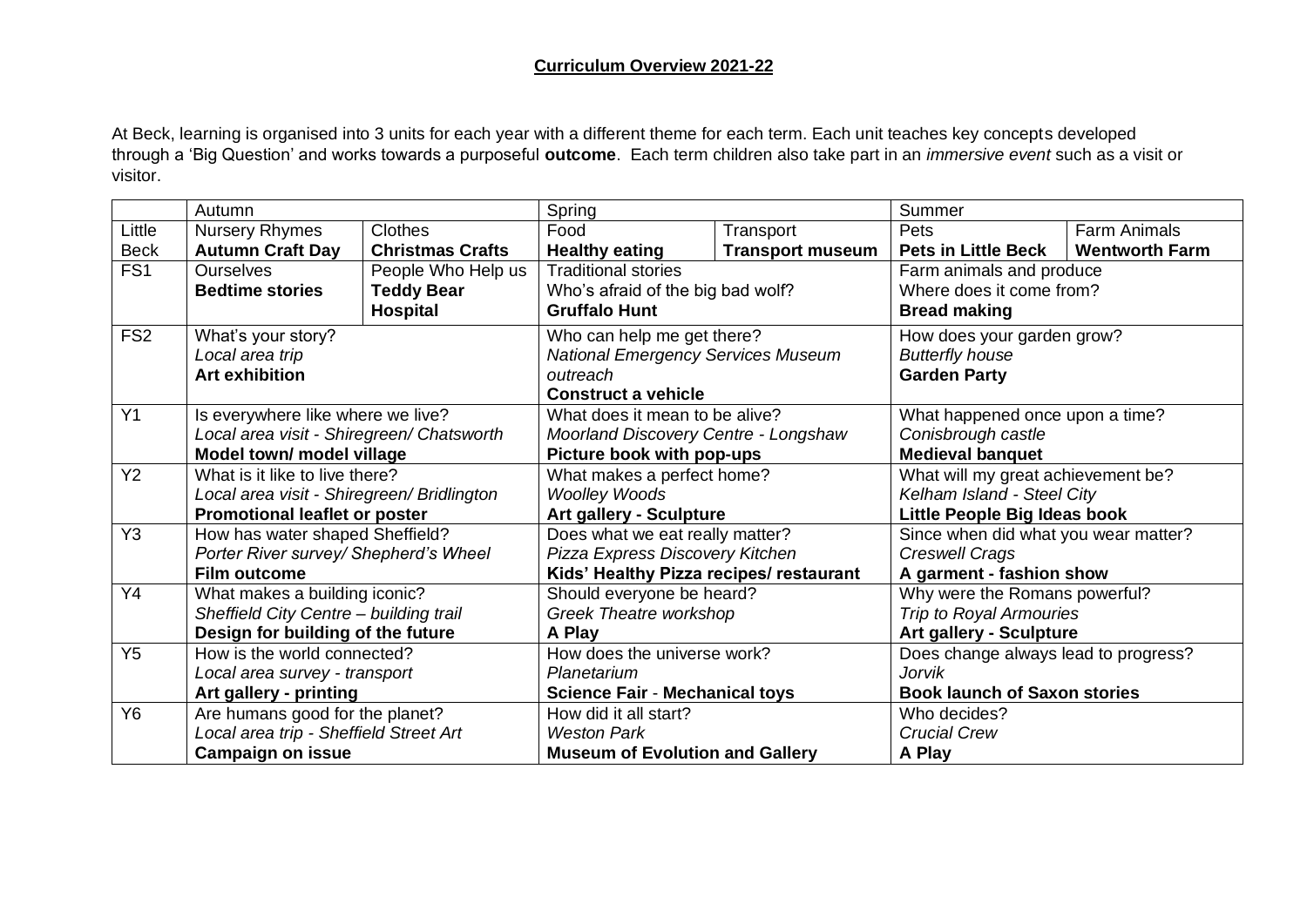## **Curriculum Overview 2021-22**

|           | Autumn                                                                                                                                                                                     | Spring                                                                                  | Summer                                                                                                                                                                                    |
|-----------|--------------------------------------------------------------------------------------------------------------------------------------------------------------------------------------------|-----------------------------------------------------------------------------------------|-------------------------------------------------------------------------------------------------------------------------------------------------------------------------------------------|
| Y1        | Is everywhere like where we live?<br>Science- Everyday Materials                                                                                                                           | What does it mean to be alive?<br>Science- Plants, Animals inc. humans                  | What happened once upon a time?<br>Science- Everyday Materials, Seasonal<br>changes                                                                                                       |
|           | Geography - Comparing Shiregreen with<br><b>Edensor and Kenya</b><br>DT-3D Structures<br>Art – Paint and mixing tones – Tingatinga<br>Computing - Beebots, Algorithms<br>RE - Rules, Light | $DT - Pop-up$ mechanisms<br>Art - Printing - leaf shapes<br>Computing - Presenting data | Geography – UK geography<br>History - Significant places - Castles<br>DT - Pictures with a story - Textiles<br>$Art - Textile$ art $-$ telling a story<br>Computing - Sounds and pictures |
|           | <b>PE</b><br><b>Music</b>                                                                                                                                                                  | RE - Old Testament stories, Celebrations<br>PE<br><b>Music</b>                          | RE - Churches, Muslim prayer<br><b>PE</b><br><b>Music</b>                                                                                                                                 |
| <b>Y2</b> | What is it like to live there?<br>Science- Uses of Everyday Materials<br>Geography - Comparing Shiregreen with<br>a coastal locality, Global<br>$DT - Food -$                              | What makes a perfect home?<br>Science- Plants, Living things and<br>habitats            | What will my great achievement be?<br>Science- Animals inc. humans<br>History – Significant individuals-19 <sup>th</sup> /20 <sup>th</sup> C<br>DT – Mechanisms - Wheel and axel          |
|           | Art - Paint - colour mixing -<br>impressionism<br>Computing - Algorithms, Sound and<br>images                                                                                              | $DT -$<br>Art - Animal form Sculpture<br>Computing - Branching databases                | Art - Portraiture - Digital<br>Computing - Algorithms, digital music<br>RE - Moses, Prayer                                                                                                |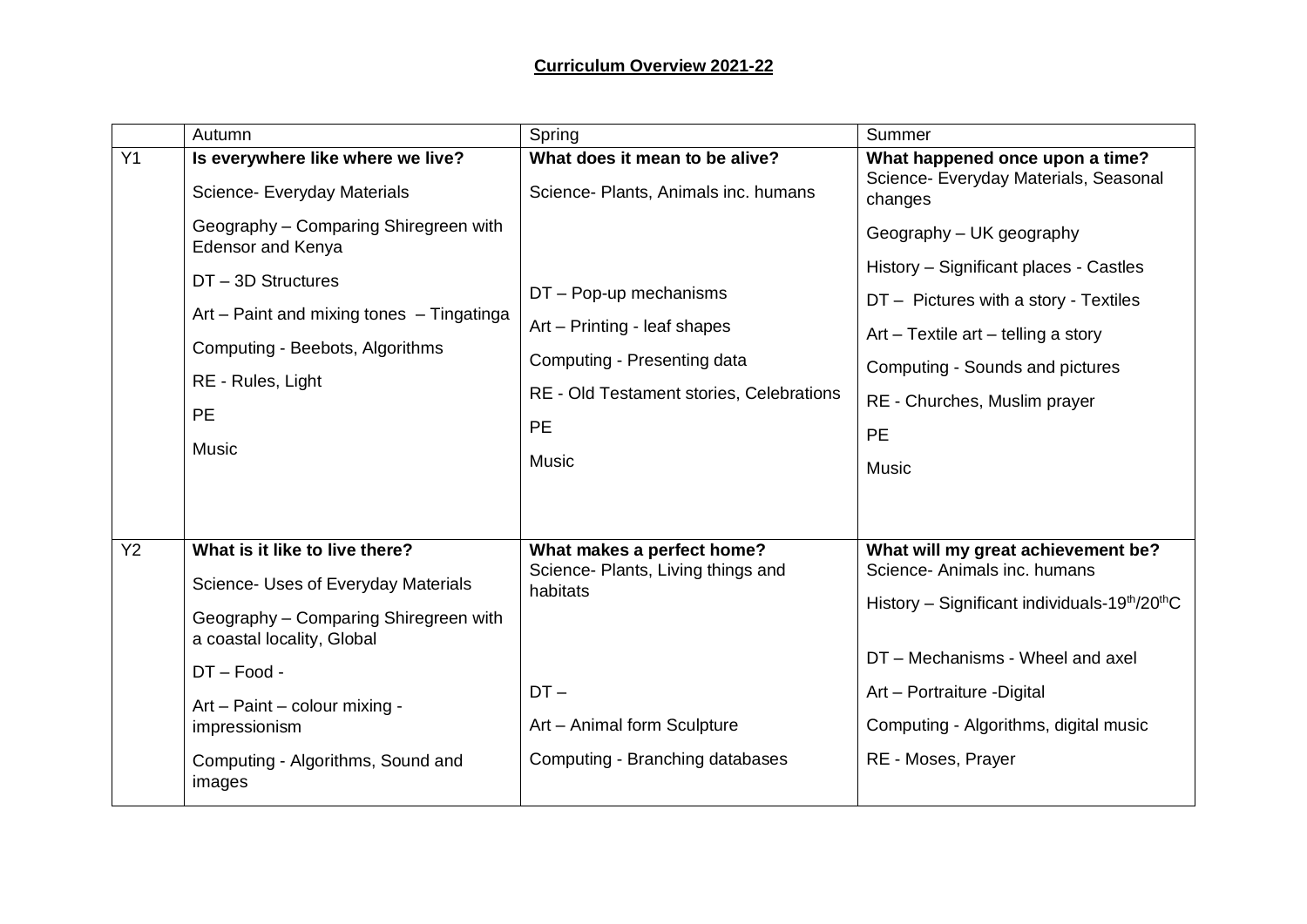|                | RE - Eid, Christmas gifts                                                                                                                                                                                                                                                                                                                                                                                                                  | RE - The bible, Easter                                                                                                                                                                                                                                     | <b>PE</b>                                                                                                                                                                                                                                                                                       |
|----------------|--------------------------------------------------------------------------------------------------------------------------------------------------------------------------------------------------------------------------------------------------------------------------------------------------------------------------------------------------------------------------------------------------------------------------------------------|------------------------------------------------------------------------------------------------------------------------------------------------------------------------------------------------------------------------------------------------------------|-------------------------------------------------------------------------------------------------------------------------------------------------------------------------------------------------------------------------------------------------------------------------------------------------|
|                | PE                                                                                                                                                                                                                                                                                                                                                                                                                                         | <b>PE</b>                                                                                                                                                                                                                                                  | <b>Music</b>                                                                                                                                                                                                                                                                                    |
|                | <b>Music</b>                                                                                                                                                                                                                                                                                                                                                                                                                               | <b>Music</b>                                                                                                                                                                                                                                               |                                                                                                                                                                                                                                                                                                 |
|                |                                                                                                                                                                                                                                                                                                                                                                                                                                            |                                                                                                                                                                                                                                                            |                                                                                                                                                                                                                                                                                                 |
| Y <sub>3</sub> | How has water shaped Sheffield?<br>Science- States of Matter<br>Geography - Rivers<br>History - The Sheffield Flood<br>$DT -$<br>Art - Paint - watercolour techniques<br>Computing - Digital music<br>RE - Passover, Pilgrimage<br><b>PE</b><br><b>Music</b><br><b>MfL</b>                                                                                                                                                                 | Does what we eat really matter?<br>Science- Plants, Animals inc. Humans<br>DT - Food - Pizzas<br>Art - Clay tiles - Seeds and fruits<br><b>Computing - Databases</b><br>RE - Jesus' disciples, Lent<br><b>PE</b><br><b>Music</b><br><b>MfL</b>             | Since when did what you wear matter?<br>Science-Light<br>History - Stone Age to Bronze Age<br>DT - Textiles - clothing<br>Art - Textiles - Embellishment and<br>decoration<br>Computing - Posters, Logo<br>RE - Mandir, Muhammed (pbuh) and<br>Allah<br><b>PE</b><br><b>Music</b><br><b>MfL</b> |
| Y4             | What makes a building iconic?<br>English - Egyptian Cinderella, Earth<br>quake and cities non-chron<br>Maths - Place Value, time, statistics<br>Science- Electricity, Rocks<br>Geography - Settlements - Cities around<br>the world - Volcanoes<br>History - Ancient Civilisations<br>$DT - 3D$ structures<br>Art - Drawing - 3d perspective<br>Computing - Multimedia story<br>RE - The Bible, Divali<br>PE<br><b>Music</b><br><b>MfL</b> | Should everyone be heard?<br>Science- Sound, Friction and Magnets<br>History - Ancient Greece<br>$DT - Food$<br>Art - Digital collage monsters<br>Computing - Programming - Scratch<br>RE - Sedar plate, Easter<br><b>PE</b><br><b>Music</b><br><b>MfL</b> | Why were the Romans powerful?<br>Science- Animals inc. Humans (Digestion)<br>Living things and habitats<br>Geography - Volcanoes<br>History - The Roman Empire<br>$DT -$<br>Art - Large-scale sculpture                                                                                         |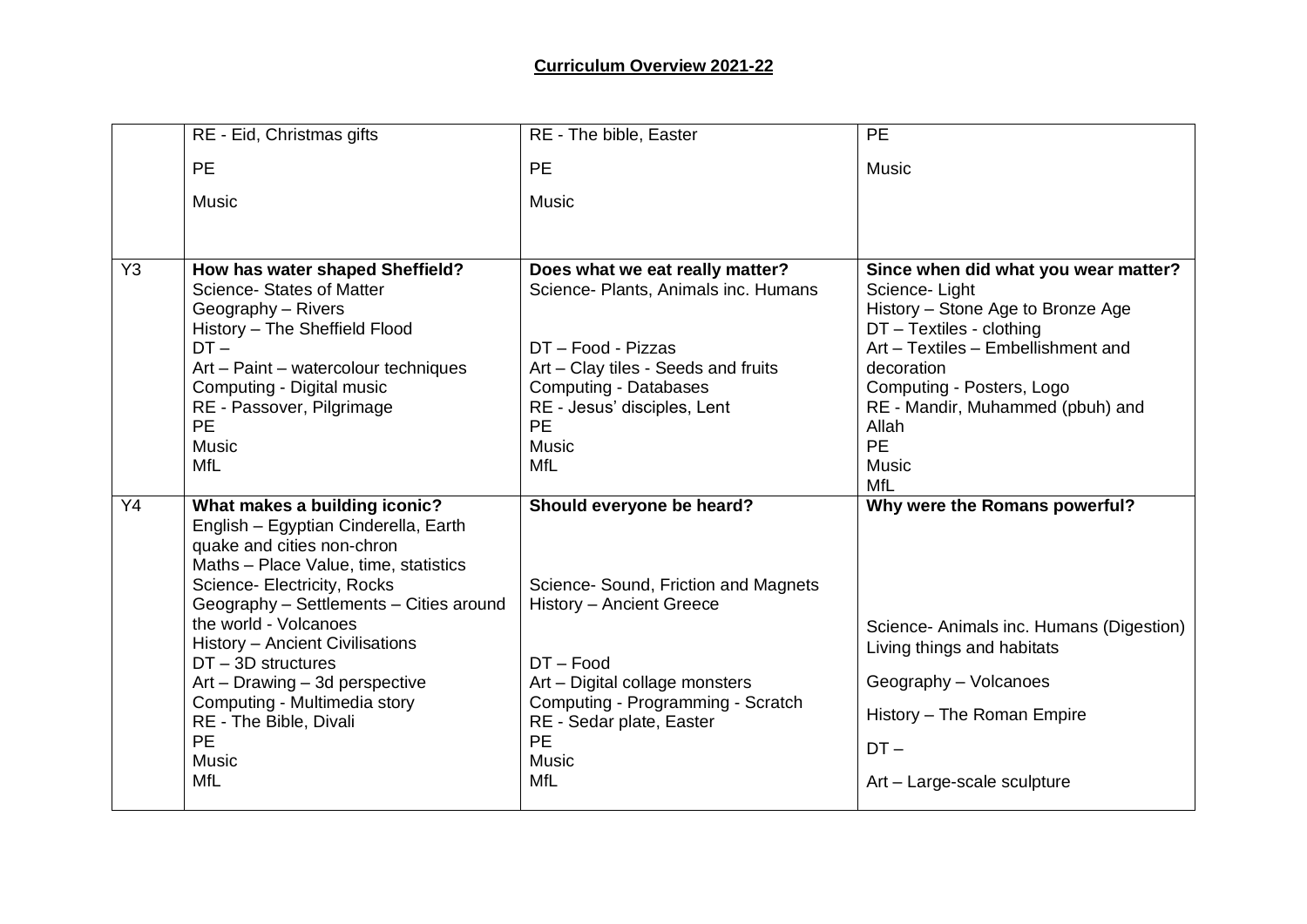|                                                                                                                                                                                                                                                                                                        |                                                                                                                                                                                                                                                                                                             | Computing - Scratch quiz                                                                                                                                                                                                                                                                                                                                       |
|--------------------------------------------------------------------------------------------------------------------------------------------------------------------------------------------------------------------------------------------------------------------------------------------------------|-------------------------------------------------------------------------------------------------------------------------------------------------------------------------------------------------------------------------------------------------------------------------------------------------------------|----------------------------------------------------------------------------------------------------------------------------------------------------------------------------------------------------------------------------------------------------------------------------------------------------------------------------------------------------------------|
|                                                                                                                                                                                                                                                                                                        |                                                                                                                                                                                                                                                                                                             | RE - 5 pillars of Islam, Christian belief                                                                                                                                                                                                                                                                                                                      |
|                                                                                                                                                                                                                                                                                                        |                                                                                                                                                                                                                                                                                                             | <b>PE</b>                                                                                                                                                                                                                                                                                                                                                      |
|                                                                                                                                                                                                                                                                                                        |                                                                                                                                                                                                                                                                                                             | <b>Music</b>                                                                                                                                                                                                                                                                                                                                                   |
|                                                                                                                                                                                                                                                                                                        |                                                                                                                                                                                                                                                                                                             | MfL                                                                                                                                                                                                                                                                                                                                                            |
|                                                                                                                                                                                                                                                                                                        |                                                                                                                                                                                                                                                                                                             |                                                                                                                                                                                                                                                                                                                                                                |
| How is the world connected?<br>Science- Changing state<br>Geography - Trade<br>History - Early Islamic Civilisation<br>Art - Printing - Islamic patterns<br>Computing - The internet<br>RE - Harvest, Jesus's birth<br><b>PE</b><br><b>Music</b><br><b>MfL</b>                                         | How does the universe work?<br>Science- Earth and Space, Forces<br>Geography - Latitude, longitude, etc,<br>$DT$ – Mechanisms – Cams and gears<br>Art - Abstract art - orbits<br>Computing - Control, Crumble boards<br>RE - Buddhist enlightenment, Christian<br>rites<br><b>PE</b><br>Music<br><b>MfL</b> | Does change always lead to progress?<br>Science- Animals inc. Humans (life<br>cycles)<br>Geography - UK geography<br>History - Anglo-Saxons and Vikings<br>DT - Textiles - coin purse/wallet<br>Art - Calligraphy, illustrated manuscripts<br>Computing - Scratch maths game<br>RE - Religion in Sheffield, 5Ks of Sikhism<br><b>PE</b><br>Music<br><b>MfL</b> |
| Are humans good for the planet?<br>Science-Light,<br>Geography - Comparing settlements<br>Brazil, rainforests<br>DT - Food - Chocolate truffles<br>Art - Digital, Street art with a message<br>Computing - Digital design<br>RE - Jewish practice, Leaders<br>PE - Dance, American Football<br>Music - | How did it all start?<br>Science- Evolution, Micro-organisms<br>History - Darwin<br>DT - Control (Lego)<br>Art - Ruskin, Detailed drawing and clay<br>Computing - Film, Flowol<br>RE - Buddhist 8 fold path, Global issues<br>PE - Basketball, Tri-golf<br><b>Music</b>                                     | Who decides?<br>Science- Animals inc. Humans, Electricity<br>History - Crime and Punishment since<br>1066<br>$DT -$<br>$Art -$<br>Computing - Spreadsheets, Scratch<br>RE - Islamic pilgrimage, Sikh Gudwara<br>PE - Tag Rugby, Gymnastics<br>Music                                                                                                            |
|                                                                                                                                                                                                                                                                                                        | <b>MfL</b>                                                                                                                                                                                                                                                                                                  | <b>MfL</b>                                                                                                                                                                                                                                                                                                                                                     |